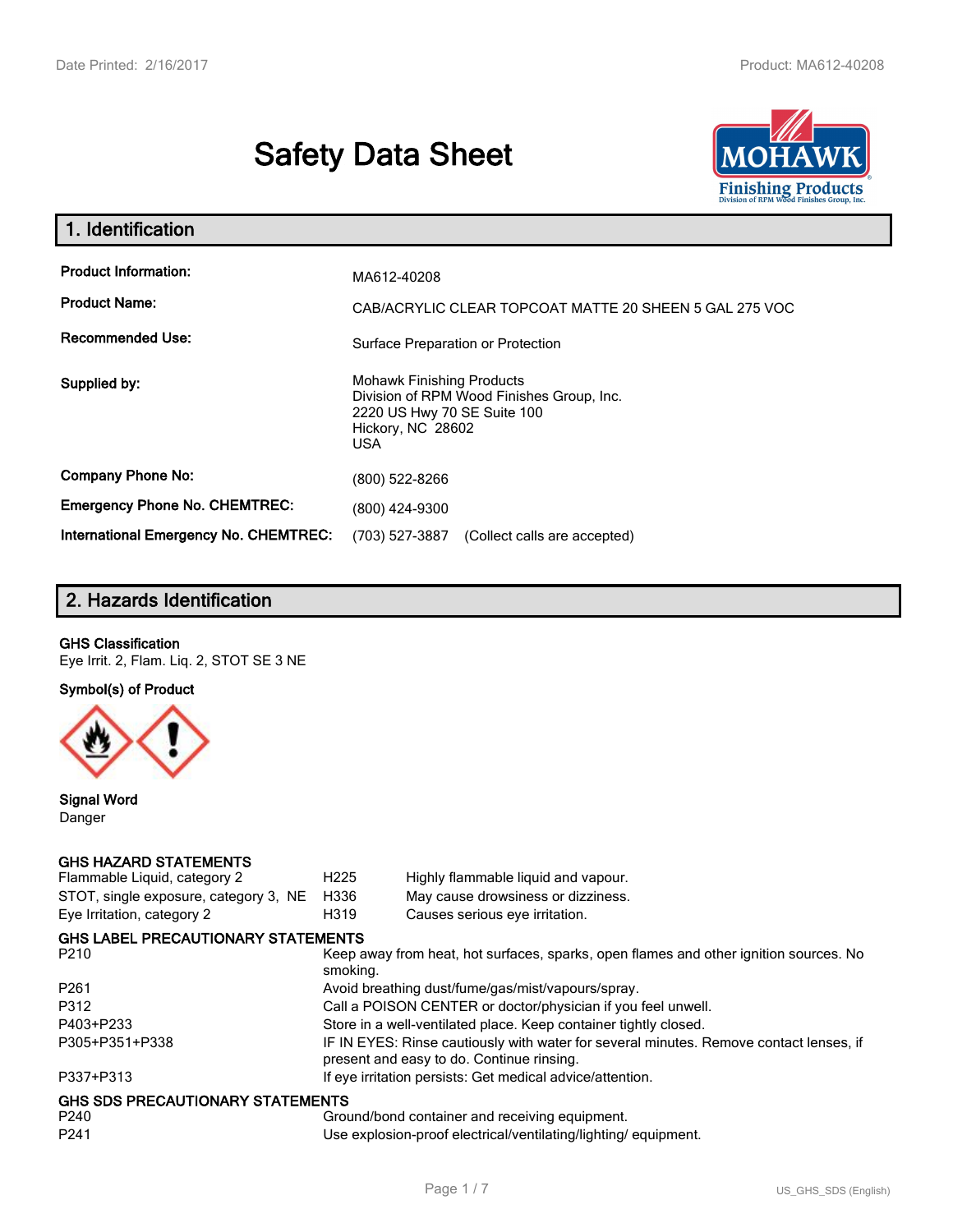P242 Use only non-sparking tools. P243 Take precautionary measures against static discharge.

### **3. Composition/Information on ingredients**

| <b>Chemical Name</b>     | CAS-No.  | Wt. %       | <b>GHS Symbols</b> | <b>GHS Statements</b>        |
|--------------------------|----------|-------------|--------------------|------------------------------|
| acetone                  | 67-64-1  | 55-75       | GHS02-GHS07        | H225-302-319-336             |
| p-chlorobenzotrifluoride | 98-56-6  | 10-25       | No Information     | No Information               |
| eep                      | 763-69-9 | $1.0 - 2.5$ | GHS06              | H331                         |
| mak                      | 110-43-0 | $1.0 - 2.5$ | GHS02-GHS06        | H <sub>226</sub> -302-331    |
| butanol                  | 71-36-3  | $1.0 - 2.5$ | GHS02-GHS05-       | H226-302-315-318-332-335-336 |
|                          |          |             | GHS07              |                              |
| dipropyl ketone          | 123-19-3 | $1.0 - 2.5$ | GHS02-GHS07        | H <sub>226</sub> -332        |
| 2,6-dimethyl-4-heptanone | 108-83-8 | $0.1 - 1.0$ | GHS02-GHS06        | H226-302-312-331-335         |

The exact percentage (concentration) of ingredients is being withheld as a trade secret.

The text for GHS Hazard Statements shown above (if any) is given in the "Other information" Section.

# **4. First-aid Measures**



FIRST AID - EYE CONTACT: IF IN EYES: Rinse cautiously with water for several minutes. Remove contact lenses, if present and easy to do. Continue rinsing. If eye irritation persists: Get medical advice/attention.

FIRST AID - SKIN CONTACT: IF ON SKIN: Gently wash with plenty of Soap and Water. If skin irritation occurs: Get medical advice/ attention.

FIRST AID - INGESTION: IF SWALLOWED: rinse mouth. Do NOT induce vomiting. IF exposed or if you feel unwell: Call a POISON CENTER or doctor/physician.

FIRST AID - INHALATION: IF INHALED: If breathing is difficult, remove victim to fresh air and keep at rest in a position comfortable for breathing. IF exposed or if you feel unwell: Call a POISON CENTER or doctor/physician.

# **5. Fire-fighting Measures**

**SPECIAL FIREFIGHTING PROCEDURES:** Evacuate all persons from the fire area to a safe location. Move non-burning material, as feasible, to a safe location as soon as possible. Fire fighters should be protected from potential explosion hazards while extinguishing the fire. Wear self-contained breathing apparatus (SCBA) and full fire-fighting protective clothing. Thoroughly decontaminate all protective equipment after use. Containers of this material may build up pressure if exposed to heat (fire). Use water spray to cool fire-exposed containers. Use water spray to disperse vapors if a spill or leak has not ignited. DO NOT extinguish a fire resulting from the flow of flammable liquid until the flow of the liquid is effectively shut off. This precaution will help prevent the accumulation of an explosive vapor-air mixture after the initial fire is extinguished.

**FIREFIGHTING EQUIPMENT:** This is a NFPA/OSHA Class 1B or less flammable liquid. Follow NFPA30, Chapter 16 for fire protection and fire suppression. Use a dry chemical, carbon dioxide, or similar ABC fire extinguisher for incipeint fires. Water may be used to cool and prevent rupture of containers that are exposed to heat from fire.

# **6. Accidental Release Measures**

#### **ENVIRONMENTAL MEASURES:** No Information

**STEPS TO BE TAKEN IN CASE MATERIAL IS RELEASED OR SPILLED:** Follow personal protective equipment recommendations found in Section VIII. Personal protective equipment needs must be evaluated based on information provided on this sheet and the special circumstances created by the spill including; the material spilled, the quantity of the spill, the area in which the spill occurred, and the training and the expertise of employees in the area responding to the spill. Never exceed any occupational exposure limits. Shut off ignition sources; including electrical equipment and flames. Do not allow smoking in the area. Do not allow the spilled product to enter public drainage system or open waterways.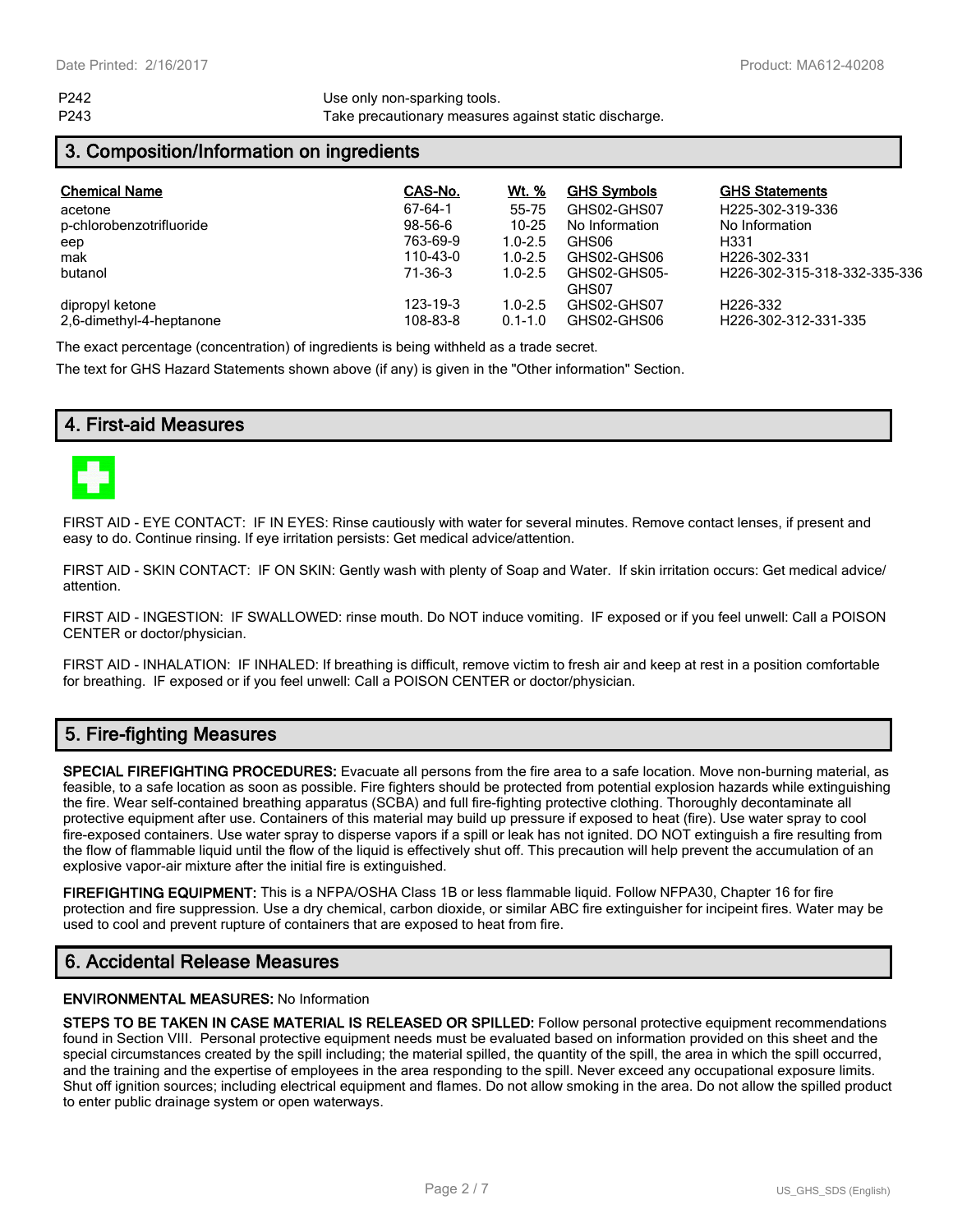# **7. Handling and Storage**



**HANDLING:** Avoid inhalation and contact with eyes, skin, and clothing. Wash hands thoroughly after handling and before eating or drinking. In keeping with safe handling practices, avoid ignition sources (smoking, flames, pilot lights, electrical sparks); ground and bond containers when transferring the material to prevent static electricity sparks that could ignite vapor and use spark proof tools and explosion proof equipment. Empty containers may retain product residue or vapor. Do not pressurize, cut, weld, braze, solder, drill, grind, or expose container to heat, flame, sparks, static electricity, or other sources of ignition. Any of these actions can potentially cause an explosion that may lead to injury.

**STORAGE:** Keep containers closed when not in use. Store in cool well ventilated space away from incompatible materials.

# **8. Exposure Controls/Personal Protection**

| Ingredients with Occupational Exposure Limits |                      |                       |                     |                         |  |
|-----------------------------------------------|----------------------|-----------------------|---------------------|-------------------------|--|
| <b>Chemical Name</b>                          | <b>ACGIH TLV-TWA</b> | <b>ACGIH-TLV STEL</b> | <b>OSHA PEL-TWA</b> | <b>OSHA PEL-CEILING</b> |  |
| acetone                                       | $250$ ppm            | 500 ppm               | $1000$ ppm          | N.D.                    |  |
| p-chlorobenzotrifluoride                      | N.D.                 | N.D.                  | N.D.                | N.D.                    |  |
| eep                                           | N.D.                 | N.D.                  | N.D.                | N.D.                    |  |
| mak                                           | 50 ppm               | N.D.                  | $100$ ppm           | N.D.                    |  |
| butanol                                       | 20 ppm               | N.D.                  | $100$ ppm           | N.D.                    |  |
| dipropyl ketone                               | 50 ppm               | N.D.                  | N.D.                | N.D.                    |  |
| 2,6-dimethyl-4-heptanone                      | 25 ppm               | N.D.                  | 50 ppm              | N.D.                    |  |

**Further Advice: MEL = Maximum Exposure Limit OES = Occupational Exposure Standard SUP = Supplier's Recommendation Sk = Skin Sensitizer N.E. = Not Established N.D. = Not Determined**

#### **Personal Protection**



**RESPIRATORY PROTECTION:** A NIOSH-approved air-purifying respirator with the appropriate cartridge may be permissible under certain circumstances where airborne concentrations are expected to exceed exposure limits. Protection provided by air-purifying respirators is limited. Use a positive-pressure, air supplied respirator if there is potential for an uncontrolled release, exposure levels are not known or any other circumstances where air-purifying respirators may not provide adequate protection.



**SKIN PROTECTION:** Wear chemical resistant footwear and clothing such as gloves, an apron or a whole body suit as appropriate.



**EYE PROTECTION:** Wear chemical-resistant glasses and/or goggles and a face shield when eye and face contact is possible due to splashing or spraying of material.



**OTHER PROTECTIVE EQUIPMENT:** No Information



**HYGIENIC PRACTICES:** It is good practice to avoid contact with the product and/or its vapors, mists or dust by using appropriate protective measures. Wash thoroughly after handling and before eating or drinking.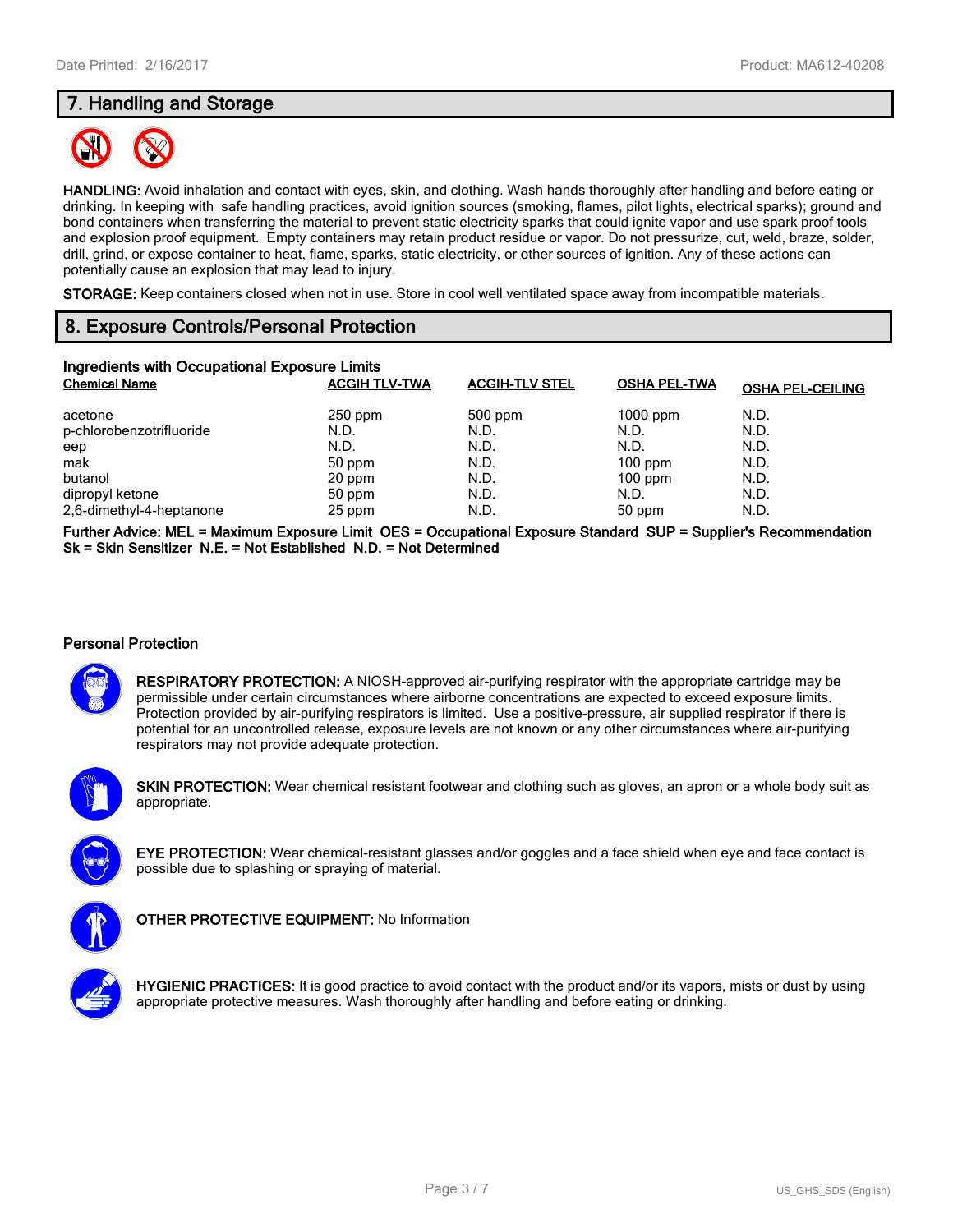**N.I. = No Information**

# **9. Physical and Chemical Properties**

| Appearance:                    | Cloudy Liquid              | <b>Physical State:</b>                      | <b>LIQUID</b>  |
|--------------------------------|----------------------------|---------------------------------------------|----------------|
| Odor:                          | <b>Strong Solvent</b>      | <b>Odor Threshold:</b>                      | Not determined |
| Density, g/cm3:                | 0.906                      | pH:                                         | Not determined |
| Freeze Point, °F:              | Not determined             | Viscosity:                                  | Not determined |
| <b>Solubility in Water:</b>    | Not determined             | Partition Coefficient, n-octanol/<br>water: | Not determined |
| Decomposition temperature, °F: | Not determined             | <b>Explosive Limits, %:</b>                 | Not determined |
| Boiling Range, °F:             | $>100$ °F                  | Flash Point, °F:                            | $-4$ $\circ$ F |
| Combustibility:                | <b>Supports Combustion</b> | Auto-Ignition Temperature, °F:              | Not determined |
| <b>Evaporation Rate:</b>       | Faster than Diethyl Ether  | Vapor Pressure, mmHg:                       | Not determined |
| <b>Vapor Density:</b>          | Not determined             |                                             |                |

# **10. Stability and reactivity**

**STABILITY:** Stable under normal conditions.

**CONDITIONS TO AVOID:** Heat, flames and sparks.

**INCOMPATIBILITY:** Acids, Bases, Oxidizing agents

**HAZARDOUS DECOMPOSITION PRODUCTS:** Not determined.

# **11. Toxicological information**

**Practical Experiences**

**EMERGENCY OVERVIEW:** No Information

**EFFECT OF OVEREXPOSURE - EYE CONTACT:** No Information

**EFFECT OF OVEREXPOSURE - INGESTION:** No Information

**EFFECT OF OVEREXPOSURE - INHALATION:** No Information

**EFFECT OF OVEREXPOSURE - SKIN CONTACT:** No Information

**CARCINOGENICITY:** No Information

#### **PRIMARY ROUTE(S) OF ENTRY:**

**Eye Contact**

#### **Acute Toxicity Values The acute effects of this product have not been tested. Data on individual components are tabulated below**

| CAS-No. | <b>Chemical Name</b> |
|---------|----------------------|
| 67-64-1 | acetone              |

**Casa-No. 2008 LOSE CASES LOSE LOSE CASA-No. 20000 mg/kg Rabbit 50.1 mg/L Rational Poral Definition CASES CASES CASES 1600 mg/kg Rabbit 50.1 mg/L Rational Poral Poral Poral Poral Poral Poral Poral Poral Poral Poral Poral P** 20000 mg/kg Rabbit 50.1 mg/L Rat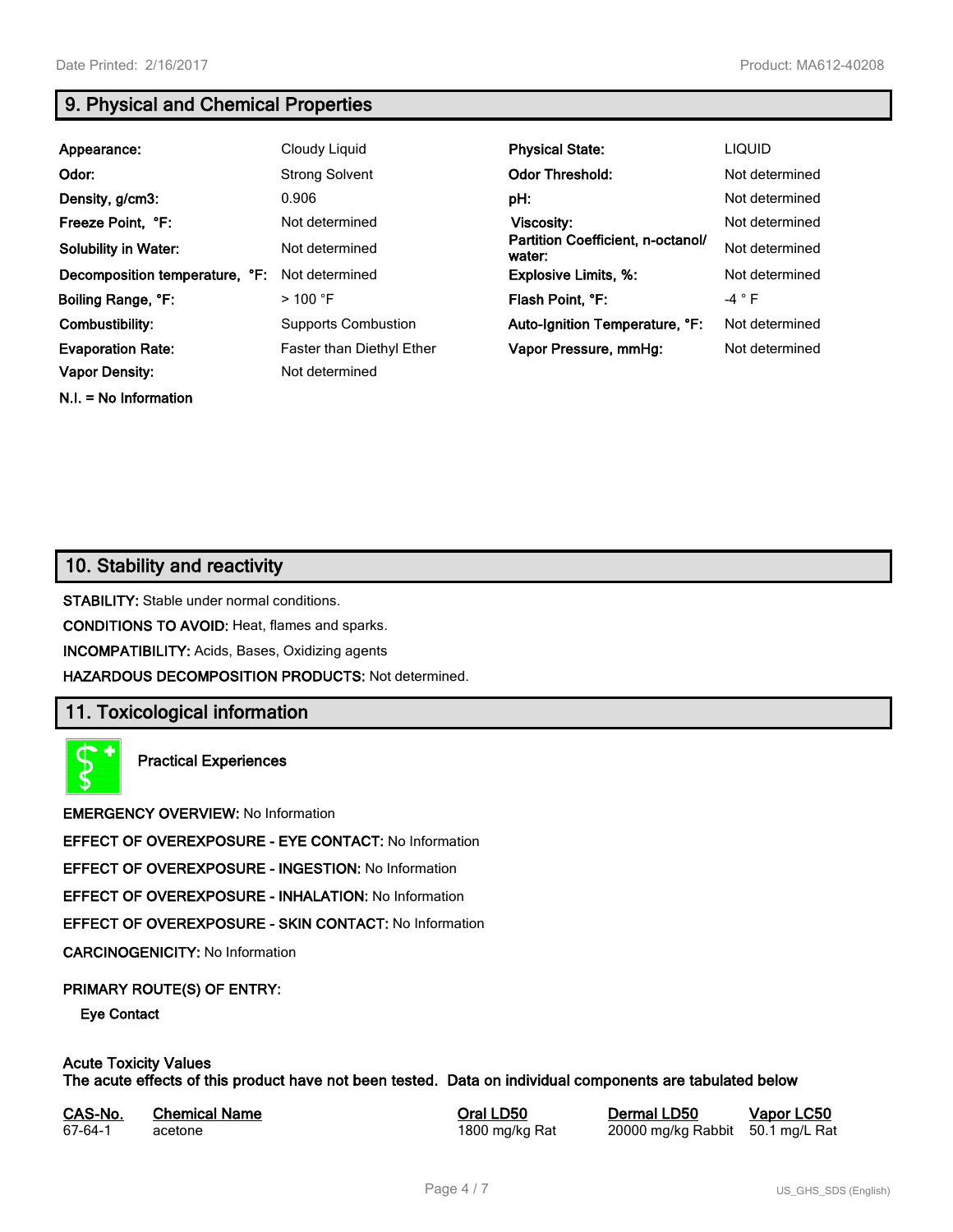| 13000 mg/kg Rat |
|-----------------|
| 3200 mg/kg Rat  |
| 1600 mg/kg Rat  |
| 700 mg/kg Rat   |
| 3280 mg/kg Rat  |
| 2000 mg/kg Rat  |
|                 |

#### **N.I. = No Information**

# **12. Ecological information**

**ECOLOGICAL INFORMATION:** Ecological evaluation of this material has not been performed; however, do not allow the product to be released to the environment without governmental approval/permits.

# **13. Disposal Information**



# **Product**

**DISPOSAL METHOD:** Waste from this material may be a listed and/or characteristic hazardous waste. Dispose of material, contaminated absorbent, container and unused contents in accordance with local, state, and federal regulations.

**STEPS TO BE TAKEN IN CASE MATERIAL IS RELEASED OR SPILLED:** Follow personal protective equipment recommendations found in Section VIII. Personal protective equipment needs must be evaluated based on information provided on this sheet and the special circumstances created by the spill including; the material spilled, the quantity of the spill, the area in which the spill occurred, and the training and the expertise of employees in the area responding to the spill. Never exceed any occupational exposure limits. Shut off ignition sources; including electrical equipment and flames. Do not allow smoking in the area. Do not allow the spilled product to enter public drainage system or open waterways.

# **14. Transport Information**

#### **SPECIAL TRANSPORT PRECAUTIONS:** No Information

**IATA:** UN1263, PAINT, 3, II

**IMDG:** UN1263, PAINT, 3, II

# **15. Regulatory Information**

### **U.S. Federal Regulations:**

#### **CERCLA - SARA Hazard Category**

This product has been reviewed according to the EPA 'Hazard Categories' promulgated under Sections 311 and 312 of the Superfund Amendment and Reauthorization Act of 1986 (SARA Title III) and is considered, under applicable definitions, to meet the following categories:

Fire Hazard, Acute Health Hazard

# **SARA SECTION 313**

This product contains the following substances subject to the reporting requirements of Section 313 of Title III of the Superfund Amendment and Reauthorization Act of 1986 and 40 CFR part 372:

#### **Chemical Name CAS-No.**

butanol 71-36-3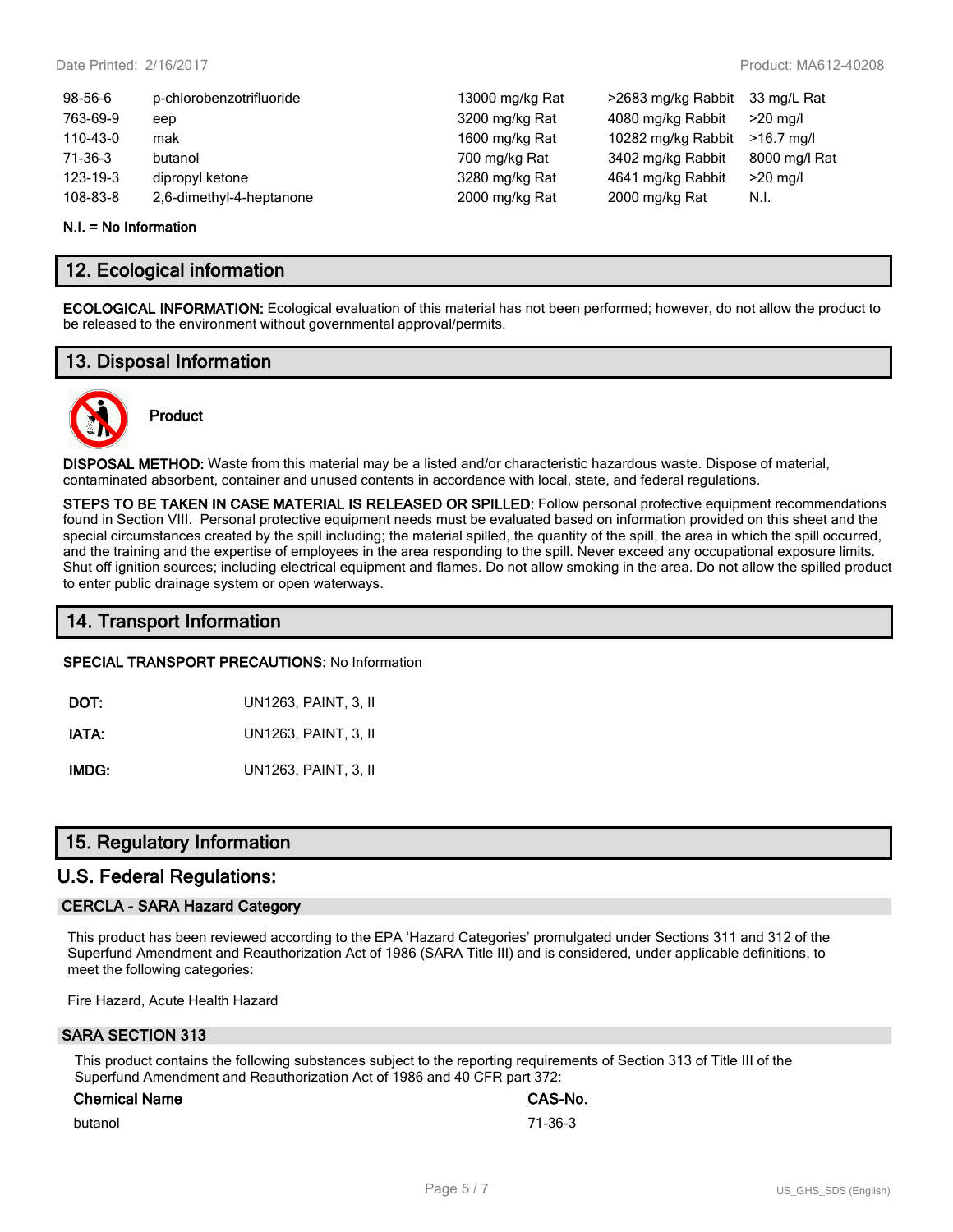#### **TOXIC SUBSTANCES CONTROL ACT**

This product contains the following chemical substances subject to the reporting requirements of TSCA 12(B) if exported from the United States:

| Chemical Name                | CAS-No.  |
|------------------------------|----------|
| p-chlorobenzotrifluoride     | 98-56-6  |
| octamethylcyclotetrasiloxane | 556-67-2 |

# **U.S. State Regulations:**

#### **CALIFORNIA PROPOSITION 65 CARCINOGENS**

WARNING: This product contains a chemical known to the State of California to cause cancer.

#### **CALIFORNIA PROPOSITION 65 REPRODUCTIVE TOXINS**

WARNING: This product contains a chemical known to the State of California to cause birth defects or other reproductive harm.

|                                                              | 16. Other Information                                  |                                                                                                                                                          |                         |                    |   |                             |   |
|--------------------------------------------------------------|--------------------------------------------------------|----------------------------------------------------------------------------------------------------------------------------------------------------------|-------------------------|--------------------|---|-----------------------------|---|
| 2/16/2017<br><b>Revision Date:</b>                           |                                                        |                                                                                                                                                          | <b>Supersedes Date:</b> |                    |   | 2/15/2017                   |   |
| <b>Reason for revision:</b>                                  |                                                        | No Information                                                                                                                                           |                         |                    |   |                             |   |
|                                                              | Datasheet produced by:<br><b>Regulatory Department</b> |                                                                                                                                                          |                         |                    |   |                             |   |
| <b>HMIS Ratings:</b>                                         |                                                        |                                                                                                                                                          |                         |                    |   |                             |   |
| Health:                                                      | 2                                                      | <b>Flammability:</b>                                                                                                                                     | 3                       | <b>Reactivity:</b> | 0 | <b>Personal Protection:</b> | Х |
|                                                              | Volatile Organic Compounds, gr/ltr:                    | Text for GHS Hazard Statements shown in Section 3 describing each ingredient:                                                                            | 270                     |                    |   |                             |   |
| H <sub>225</sub><br>H <sub>226</sub><br>H302<br>H312<br>H315 |                                                        | Highly flammable liquid and vapour.<br>Flammable liquid and vapour.<br>Harmful if swallowed.<br>Harmful in contact with skin.<br>Causes skin irritation. |                         |                    |   |                             |   |
| H318<br><b>LIQ10</b>                                         |                                                        | Causes serious eye damage.<br>Cousse serious ous irritation                                                                                              |                         |                    |   |                             |   |

| H319 | Causes serious eye irritation.     |
|------|------------------------------------|
| H331 | Toxic if inhaled.                  |
| H332 | Harmful if inhaled.                |
| H335 | May cause respiratory irritation.  |
| H336 | May cause drowsiness or dizziness. |
|      |                                    |

#### **Icons for GHS Pictograms shown in Section 3 describing each ingredient:**